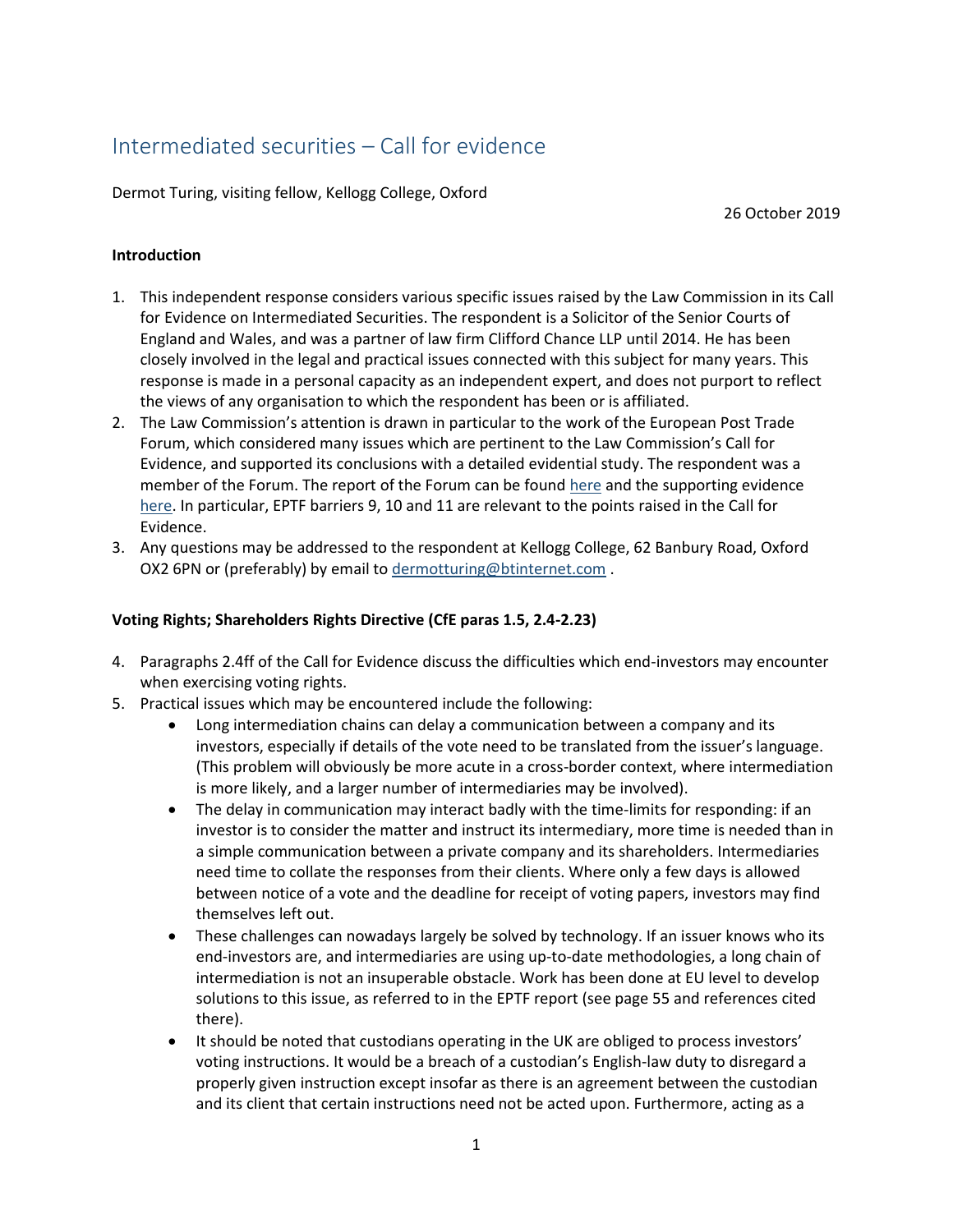custodian requires a Part IVA permission under the Financial Services and Markets Act 2000, so custodians are regulated in the performance of their duties. While the FCA's Client Assets Sourcebook does not impose any obligations regarding voting rights, trade associations such as the International Securities Services Association and the Association of Global Custodians periodically issue best-practice guidance on handling issues relating to voting rights and corporate actions. Many investors are 'professional' investors (such as pension funds) whose interests ensure that best practices are followed and improved upon. For these reasons it should not be assumed that there is an inherent problem in exercising investor rights when securities are held through an intermediated structure.

- Some commentaries on the voting rights issue have indicated that it is not allowed for a shareholder to vote different ways in respect of different parcels of shares. This issue is not believed to arise under UK legal systems, so as long as issuers are ready to accept 'contradictory' voting patterns from its legal members.
- The question of a record date is, in theory, more difficult. The usual rule is that the 'record date' for voting is the date of the meeting at which the vote takes place. Intermediated securities may, however, experience a change in ownership between the intermediary's cutoff date for receipt of voting instructions and the date of the meeting. Again, a technological solution is possible: if an issuer has up-to-date details of who its end investors are, then a reconciliation between votes cast and the investors at the record date should solve the issue.

## *Shareholder Rights Directive*

- 6. The revised Shareholder Rights Directive (SRD2) has the avowed intention of facilitating the exercise of 'shareholder' rights (see recital (7) of SRD2 and article 1(1) of the revised SRD). The Law Commission notes (para 1.5) the intention of the UK Government to interpret the concept of 'shareholder' in SRD2 as meaning the legal member of a company rather than an ultimate investor. This is consistent with the interpretation adopted for SRD1. However, it is hardly consistent with the intentions of the directive: recitals (3), (4) and (5) (to name just a few) explain clearly that the purpose of the directive is to connect companies with their end-investors in cases of intermediated holdings. If 'shareholder' means the legal member of a company much of the revised text in the SRD appears to become meaningless – consider for example article 3a(2) "Member States shall ensure that … intermediaries communicate without delay to the company the information regarding shareholder identity".
- 7. The expected UK interpretation is thus not only an outlier (see EPTF report, pages 52 and 55) but probably wrong. While it is, of course, open to the UK to go its own way once it leaves the EU, it should be noted that the restrictive UK approach to who is a 'shareholder' for the purposes of SRD2 would remove a simple way of alleviating some of the issues and potential issues identified in the Call for Evidence. Notably:
	- Investor identification CfE para 2.9; addressed by SRD art 3a.
	- Information transmission CfE para 2.10; addressed by SRD art 3b.
	- Vote confirmation CfE para 2.15; addressed by SRD art  $3c(2)$ .
	- Proxy voting CfE para 2.22; addressed by SRD art 10.
- 8. To apply SRD2 consistently with the interpretation adopted in remaining EU Member States will also facilitate cross-border holding of securities, whether of UK securities held by foreign investors or vice versa. The intermediation problem, as noted, tends to be most acute in a cross-border context,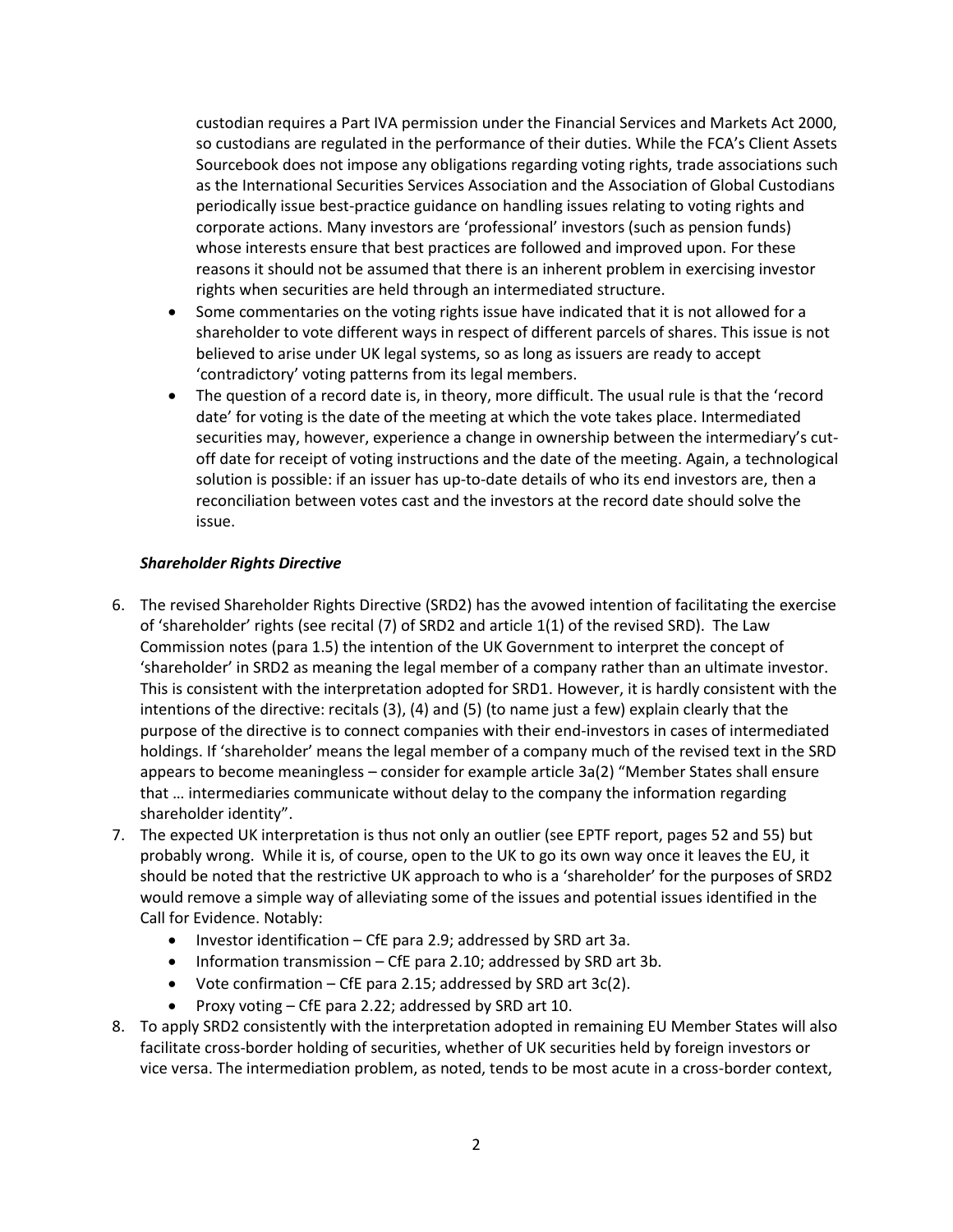and a harmonized interpretation of SRD2 is therefore to be desired regardless of the practical solutions it offers.

## **Look-through (CfE paras 2.31-2.38)**

- 9. The analysis of the 'look-through' issue in the Call for Evidence might be complemented by the following observations.
- 10. It is important to distinguish contractual and property law analyses of the relationship between an investor and an issuer. Under the law of trusts, a person who is not in privity of contract with the issuer may nonetheless have a proprietary (equitable) interest in the chose in action represented by the contractual rights. As regards securities, the bundle of rights would (in shorthand or casual speech) be referred to as a 'bond' or a 'share', but those expressions typically refer to the equitable entitlement rather than the passive entitlement of a legal holder who enjoys privity of contract. For the purposes of identifying the person in privity with the issuer, there is no real distinction in English law between debt securities and shares, since the Companies Act 2006 (sections 113, 33) specifies that a registered shareholder's relationship with the issuer is a contractual one, and (section 127) obliges the issuer of a share to disregard the existence of any trust.
- 11. One consequence of the privity-of-contract analysis is the assertion that English law does not allow 'look-through' a chain of intermediaries from the end-investor to a higher tier of intermediary. But what is meant in such statements is limited to this privity question: considerations of property law are different, and require an analysis of the equitable proprietary interest of the person or persons asserting entitlement.
- 12. The Call for Evidence invites comment on the question whether investors would be constrained in taking proceedings against an issuer. The following observations might be made:
	- Custodians would not ordinarily be obliged to engage in litigation without being indemnified, but subject to that restriction there should not ordinarily be a problem if an investor seeks to take action.
	- As regards contractual claims, the issuer may assert that the legal holder has suffered no loss, and there is no privity with the equitable owner. For debt securities or debt amounts due in respect of shares, this causes no difficulty because the debt is due to the legal owner who holds the fruits on trust for the equitable owner.
	- More difficulty arises where the equitable owner asserts a breach of contract and claims damages. In these cases the privity defence would say that the legal holder has suffered no loss. However, cases where breaches are asserted seem to be rare, implying that there is no substantial issue at stake; and in any event, there are workarounds:
	- One option for an end-investor is to bring a claim in tort. While the result will depend on the facts underlying the claim and thus the particular tort, the principal concerns are likely to be the nexus of a duty of care to end-investors and the foreseeability of loss. Both ought to be present in a modern environment where an issuer goes to lengths (cf. SRD2) to know its end-investors.
	- As a fall-back, it would appear that custodians can be obliged under the FCA's rules to reregister shares into a client's name (see CASS 6.2.3R).
- 13. In other respects the interposition of intermediaries is bound to alter the experience which an investor has. As regards corporate actions, the experience of the investor will depend on the terms of the custody agreement. Voting rights are considered above. Other details, such as timing of deadlines, fractional entitlements, and so forth, are likely to differ from a direct holder's experience. Furthermore, FCA rules give a custodian the right to dispose of unclaimed or disclaimed client assets (see CASS 6.2.10R and 6.7.2R). (An investor holding via an intermediary also has a less solid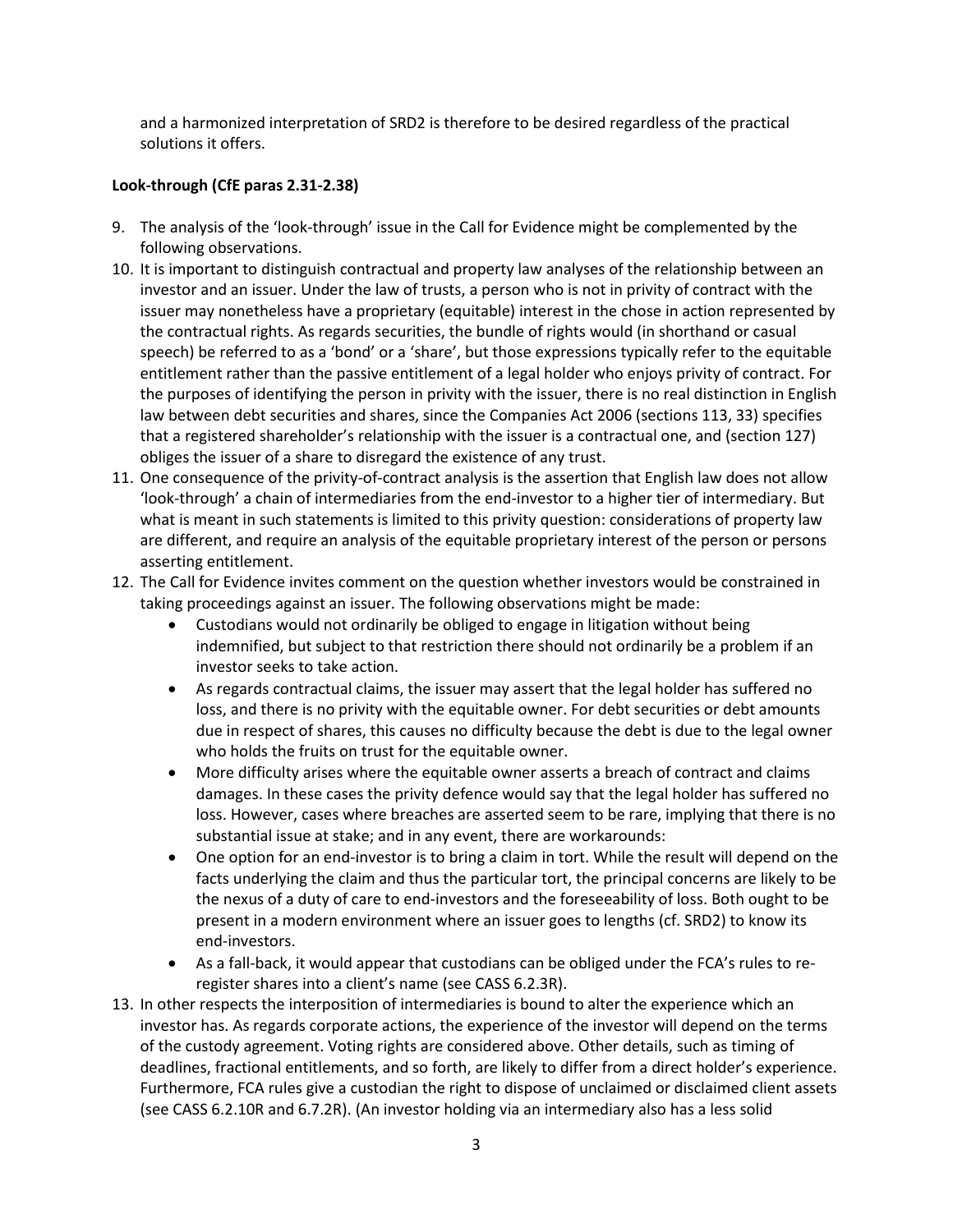proprietary position than a direct shareholder: there is a risk on insolvency (considered below); secondly there are risks to the quality of the investor's title (also considered below). However, these points are not strictly matters which arise because there is 'no look-through', or to be more exact, no privity of contract.)

#### **Shortfalls and insolvency (CfE paras 2.39-2.64)**

- 14. Shortfalls may arise through error or fraud as noted in para 2.49 of the Call for Evidence. However, a further source of shortfalls should perhaps be noted. Settlement instructions are typically generated automatically when confirmed matched trades emanate from organised trading platforms. The result may be an automatic debit from the relevant securities account, which might be prevented only if positive intervening action is taken by the custodian/intermediary concerned. Ordinarily this will not be a problem, since most short selling is not permitted unless covered by an incoming delivery of the relevant securities (see articles 12 and 13 of Regulation EU No 236/2012, which apply to listed shares and government debt securities – that is to say, a significant proportion of securities held in intermediated chains.) However, where that incoming delivery fails – which may be through no fault of the short-seller, for example where a repo fails to unwind on time, or the counterparty to the incoming delivery transaction defaults – there may be a debit from the relevant securities account nonetheless in order to satisfy the seller's delivery obligation. This can give rise to a shortfall if the seller's securities are held in an omnibus account – a situation known as 'borrowing from the pool'. In such a case, duties arise for both seller, who must obtain the missing securities, and the intermediary, who must replenish the pool whether or not the seller does so.
- 15. FCA rules (see CASS 6.6) require a custodian to keep accurate records and to carry out reconciliation. A custodian should adhere to the principles of 'no credit without credit' and 'no credit without debit'. ('No credit without credit' means that the custodian should not credit the investor's account without there being a corresponding credit to its own client account at the CSD or other upper-tier intermediary. 'No credit without debit' means that the custodian should not credit the investor's account without making a debit entry in its books; if the securities were transferred from another client, the principle is obvious, but the same idea applies even if the transferor was not a client, since the custodian should record on its own books, as a debit item, its view of its holdings at the CSD or other upper-tier intermediary. See further the EPTF Report, EPTF Barrier 9.) Perhaps these two principles should be expressly set out in FCA rules; but there would not seem to be a need for a change in the general law for what is essentially a regulatory matter.
- 16. The handling of a shortfall, in accordance with the practices just outlined, would lead to a different result from that implied by para 2.50 of the Call for Evidence. Ordinarily a custodian does not accept responsibility for the failure of an upper-tier intermediary, contrary to what is said in para 2.50. Some explanation may be helpful:
	- The role of a custodian as trustee of intermediated securities recorded on the books of a higher-tier intermediary should be correctly understood. The custodian never 'receives' a fixed parcel of securities from the issuer. The 'receipt' is nothing more than the credit of the custodian's account on the books of the higher-tier intermediary. This limits the 'trust property' to that credit, not the underlying securities which are represented by that credit.
	- What is credited to the custodian's client account on the books of the higher-tier intermediary is beyond the custodian's operational control. It is a variable thing in terms of extent (unlike land) – so the responsibility of the custodian is limited to safekeeping whatever that thing is, from time to time. If it turns out that the upper-tier intermediary's books are in error, the lower-tier custodian is not itself liable for anything. The 'trust property' which it is obliged to safekeep is the book-entry on the upper tier books, and if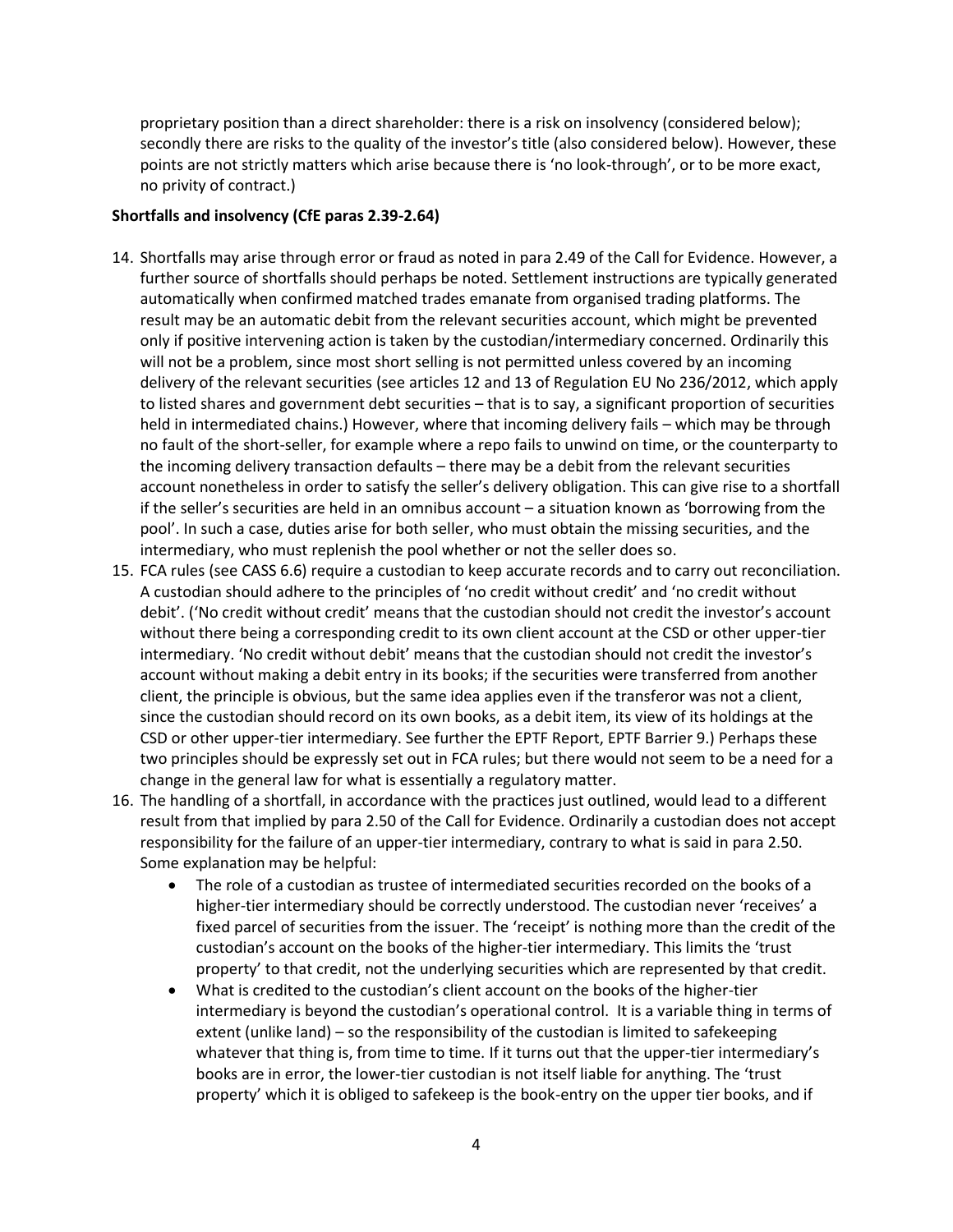that book entry misrepresents holdings further up the chain there is no further duty to 'hold' securities which are not in fact held by the upper-tier intermediary. Paragraph 2.50 implies that the 'trust property' is something other than the chose in action against the higher-tier intermediary, possibly even the legal title to the securities, which is not the usual interpretation of a chain of sub-trusts.

- Consequently, if the custodian itself is not at fault there is no responsibility to ensure that the upper-tier intermediary is not running a shortfall, or to indemnify the custodian's client in respect of any errors or malpractice at the upper tier. Insofar as any such responsibility might be implied, it would ordinarily be excluded by contract.
- There are modern statutory exceptions to the absence of responsibility for upper-tier errors which have diluted these basic principles. In particular, where the client of the custodian is a UCITS or AIF (in which case the custodian is called a 'depositary') the upper-tier intermediary is regarded as a delegate and must police the delegate's behaviour (see for example section 3.7 of the FCA's FUND sourcebook, implementing article 21(11) of AIFMD). However, even in that case, there is no blanket indemnity in favour of the client.
- 17. The concern regarding shortfalls is only a real issue in the event of insolvency or fraud. It is the duty of a custodian to ensure that any reconciliation error is rectified immediately: so temporary no-fault shortfalls such as those just described will not cause practical issues for any of the parties involved. Fraud shades into insolvency: because a fraudulent intermediary will conceal its tracks, and in practice the problems will emerge only when the fraudulent party fails to perform its obligations; in the regulated sector this means, in practice, when the fraudulent intermediary has gone into an insolvency process and its books are being examined independently. Thus, only if the intermediary cannot perform its obligations will the difficulties arise.
- 18. The principal practical issues arising on insolvency can be listed as follows:
	- The books and records of the failed intermediary may not clearly indicate what is held and for whom. This will require an investigation and reconciliation exercise, typically performed on behalf of the possible client asset claimants, and that exercise will entail some cost.
	- Even if the books are in perfect order, some cost will be involved in the assessment of client claims and the distribution of client assets to the persons entitled.
	- Following the introduction of the Investment Bank Special Administration Regulations 2011, in respect of an 'investment bank' the costs will be paid by liquidating some part of the assets concerned. Inevitably, therefore, there will be loss to the clients. In other words, the very institution of the insolvency process will give rise to a shortfall. In the event of a preinsolvency shortfall (where the total of legitimate client claims exceeds the amount of assets available for distribution) the law now specifies a pro rata distribution, creating much greater certainty and simplicity as compared with the previous law.
	- If the intermediary is not an 'investment bank' the position is much less certain. The respondent is not aware of any significant class of intermediaries which would not constitute 'investment banks' (as defined in section 232 of the Banking act 2009).
- 19. It is not obvious that any solution, different from the one adopted in the 2011 Regulations, would achieve a better or fairer result. (It might be noted that if an insolvency process had been avoided, distribution costs would be borne out of the general assets of the intermediary; in other words, the policy of the 2011 Regulations is to shift the burden from the general estate to the owners of the distributable securities.) The choice is essentially between the costs and shortfall being borne (a) by the affected investors; (b) by the general body of creditors; or (c) funded by some statutory third party such as the FSCS. In the cases of (b) and (c) someone else has to pay, so that the investors can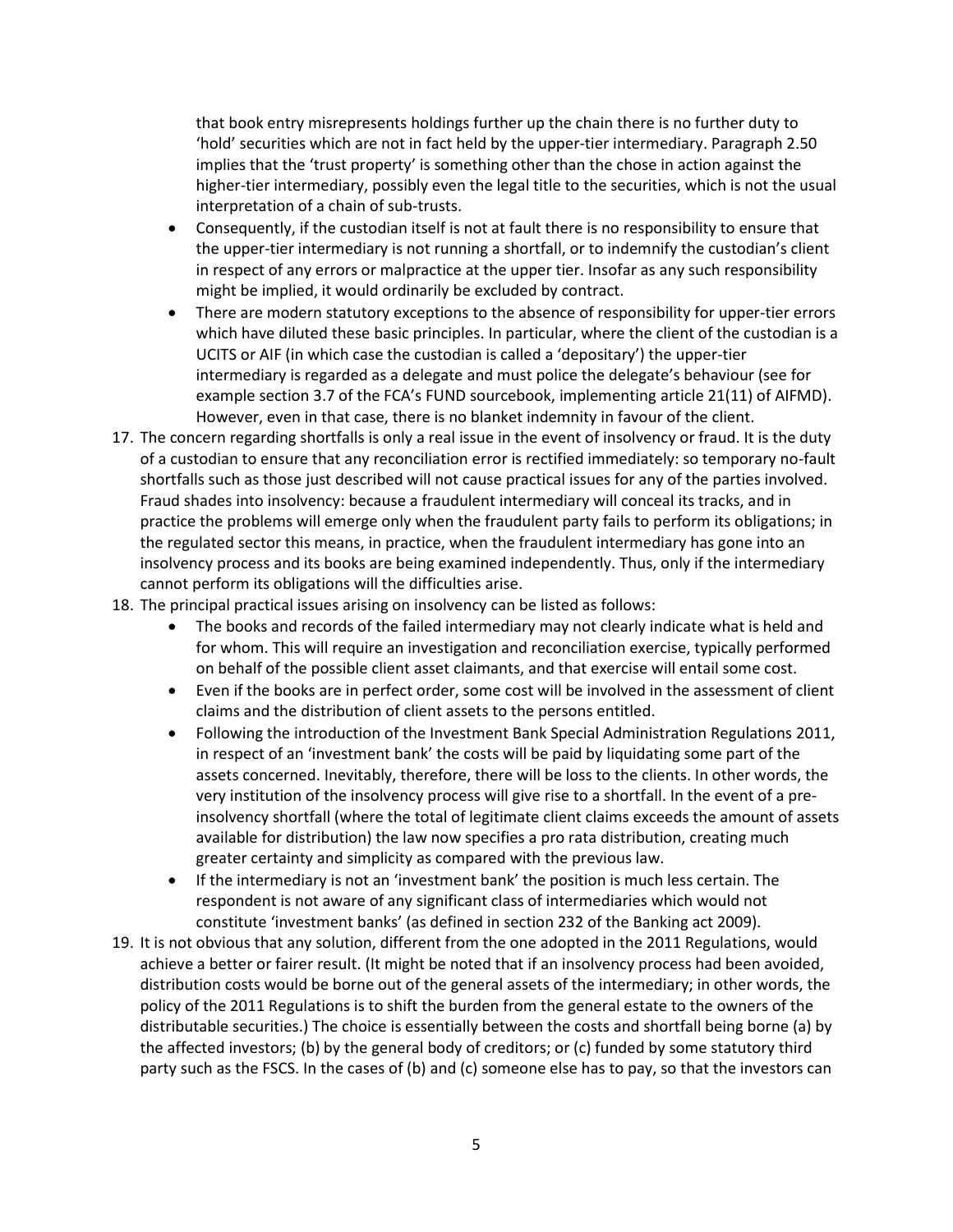achieve a preferential status in the insolvency. Whether that is desirable is not a question of securities or custody law but of policy.

### **Set-off (CfE paras 2.65-2.70)**

- 20. Set-off is not permitted as between an end-investor and an issuer. Notwithstanding para 2.65 of the Call for Evidence, the law of England and Wales would appear to be as follows.
- 21. A 'legal set-off' (a defence to a claim for an unpaid debt) cannot be asserted where the debtor's claim arises under a negotiable or similar debt instrument. Numerous authorities for this are cited in Gullifer and Goode, *Legal Problems of Credit and Security*, 6th edition (Sweet & Maxwell, 2017), para 7-57. But the key point is that a freely tradeable debt instrument cannot, as a policy matter, be allowed to circulate where it is impaired or even cancelled by a set-off but this impairment is not visible to the transferee. Unless there is some mechanism for surrender of a debt instrument at the moment the defence were allowed, the risk would arise, so the defence would surely fail.
- 22. An 'insolvency' set-off (under rules 14.24 and 14.25 of the Insolvency (England and Wales) Rules 2016) requires mutuality. It is well understood that a claim by a trustee acting in his own right is not mutual with a claim against a beneficiary, or vice versa. What is less clear is whether insolvency setoff 'looks through' a trust. But in practice, the problem is likely to be very tough, since debt securities' intermediation chains are ordinarily very complex and cross-border. Debt securities are typically issued in the form of a global note, issued to a 'common depository' who holds the note for investors recorded on the books of the two ICSDs Euroclear (BE) and Clearstream (LU) who in turn hold their entitlements under the laws of their respective jurisdictions for other intermediaries, who may be custodians holding for investors or sub-custodians holding for yet other intermediaries. It is far from correct to imagine that each step in such a chain would be characterized as a bare trust allowing look-through by a debtor-investor. Furthermore, the 'negotiable instrument' (transferability) objection may also apply.
- 23. As to the position of a 'direct' holder of a debt instrument, a set-off under rule 14.24 or rule 14.25 may theoretically be available if the transfer objection can be overcome. However, in the case of public companies a direct holding structure would be unusual except in relation to instruments issued by banking entities, for which special insolvency rules apply.
- 24. Set-off restrictions are unlikely to impair the situation of a genuine investor who invests with a view to a return on its investment. Historically the policy of the law in insolvency has been to distinguish such an investor from an opportunistic debtor seeking a device to pay less on his/her debt. The law thus disallows set-off when a debtor acquires a claim (usually at a discount) against his/her creditor (the issuer) with a view of set-off (at par value) in the event of formal insolvency proceedings of the issuer. This is the policy behind rule 14.24(6) and rule 14.25(6). It would conflict with that policy if set-offs were made more widely available to bond investors, who would benefit from trades done in the period leading to insolvency to the detriment of the issuer's general body of creditors.

# **Good faith purchaser (CfE paras 2.71-2.80)**

- 25. It is important for the success and liquidity of securities markets that transfers of securities occur without carrying invisible encumbrances in the form of equitable interests of former owners and people claiming through them. The following observations complement the discussion in para 2.73 of the Call for Evidence relating to good faith purchasers.
- 26. Effectiveness of transfer requires that a *bona fide* purchaser of securities has a defence against third party claims of which it was unaware. Although the basic rule of English law is that *nemo dat quod non habet* (a non-owner cannot transfer what he does not own), English law also provides that a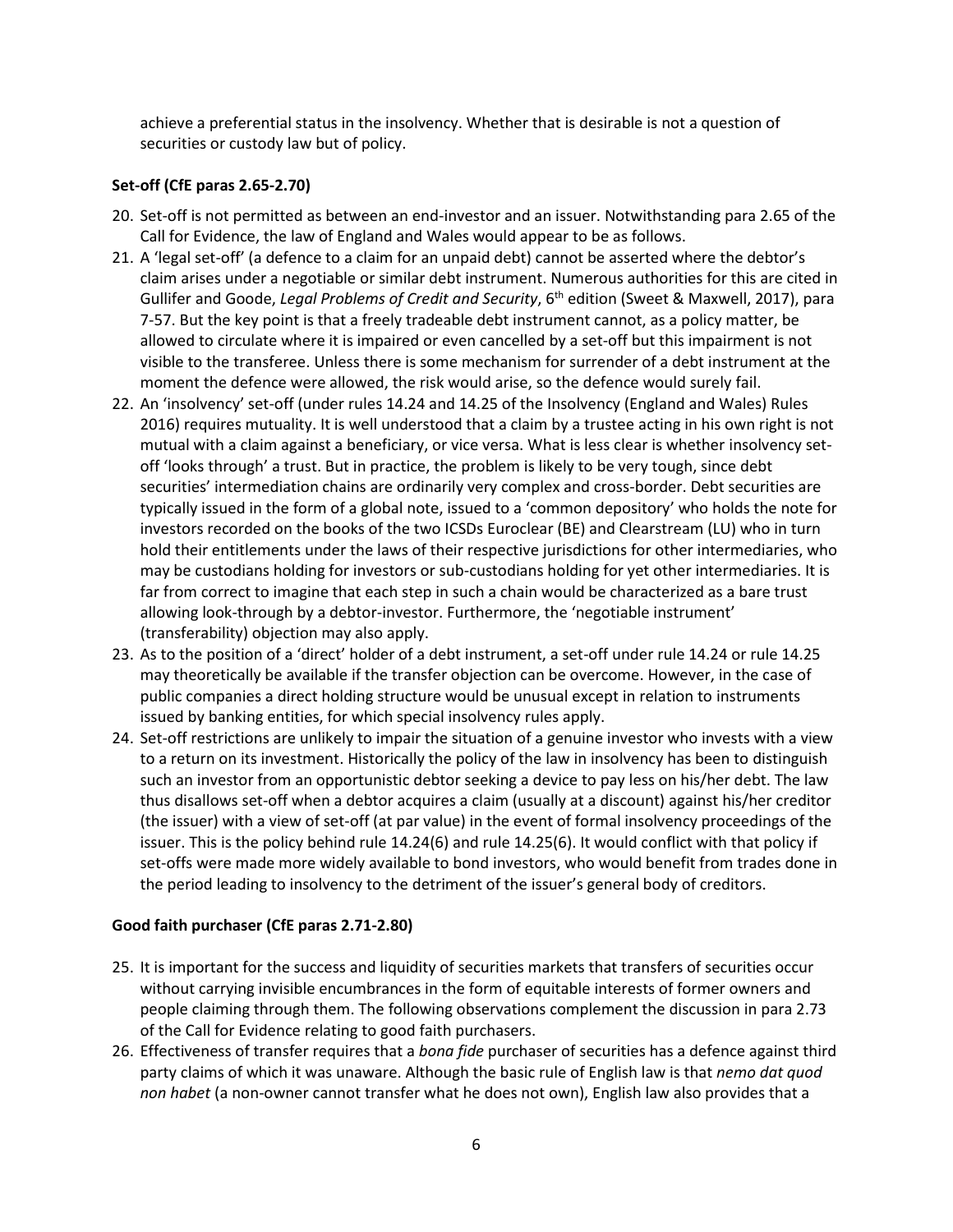*bona fide* purchaser for value of a legal estate without notice acquires clean title against any challengers.

- 27. The requirement for a 'legal estate' is more difficult, but of crucial importance. In relation to shares, the preponderance of academic and judicial commentary favours the notion that a registered shareholder has a legal estate (see Micheler, *Property in Securities, a comparative study* (Cambridge University Press, 2007), section 2.3; *J Sainsbury plc v O'Connor (Inspector of Taxes)* [1991] 1 WLR 963; *Akers v Samba Financial Group* [2017] UKSC 6). Conversely, unless the transferee is directly registered on the register of members of the issuer, the transferee could not claim to have the 'legal estate'. As far as an indirect investor who acquires shares is concerned, its custodian will have the legal estate, and the *bona fide* purchaser defence is not available.
- 28. In relation to debt securities, the usual pattern for issue and holding of the securities is for the global note to be in custody with a common depository, who alone can claim to have the 'legal estate'. So for debt securities, no acquirer will be able to avail itself of the *bona fide* purchaser defence.
- 29. Where the *bona fide* purchaser defence is not available, the *nemo dat* rule will apply, and as between competing transferees with equitable interests the first in time will prevail. (Cf. *Cave v Cave* (1880) 15 Ch.D. 639). Professor Smith (*Property Law*, 9<sup>th</sup> edition (Pearson, 2017), p. 230) gives examples where the first-in-time priority rule could be upset, saying that these are 'unusual'.
- 30. However, it does not appear that title defects cause practical problems in relation to freely transferable securities which are typically the subject of intermediated holding patterns. A vast number of transactions occurs and is settled daily without difficulty. Accordingly, the apparent inference from the analysis of the *bona fide* purchaser rule, that the rights of a *bona fide* purchaser are weak because she/he does not have the 'legal estate', needs to be assessed more critically, and in the context of the actual settlement environment. Transfers following a transaction on a trading venue will be settled by a transfer at the CSD (in the UK, EUI) level, a process which is discussed in more detail below. To make out a claim, it is necessary for a claimant to show that the property held by the purchaser is the thing which the claimant had. That 'thing' was in fact a chose in action against an intermediary – which, as argued in paragraph 16 above, is distinct from the underlying security – and thus not the same 'thing' as that which the purchaser has. Even if this objection could be overcome, tracing a right to the 'securities' through net settlement processes, omnibus accounts which are subject to frequent inward and outward flows, subsequent transactions after reaching the hands of the purchaser and so forth will all confuse the trail. Without a clear path, the proprietary claim will likely fail.
- 31. From a strictly legal standpoint, a number of difficulties will stand in the way of a claimant seeking to challenge a *bona fide* purchaser even if the purchaser does not have the legal estate:
	- If the claimant represented to the purchaser that there is no claim, or implicitly authorized the disputed transaction, the purchaser should succeed.
	- Where the purchaser is a subsequent transferee (P2) and acquired the securities from an intermediate purchaser (P1) who had the legal estate and no notice, P2 should obtain a clean title, even if P2 acquired with notice of the claimant's claim.
	- If the purchaser subsequently obtains the legal estate, and had no notice of the claim at the time of purchase, it seems that the purchaser will take free of the claim (see *McCarthy & Stone v Julian S. Hodge* [1971] 1 WLR 1547, citing *Barnes v Barnes* [1894] 1 Ch 25). A bona fide custody client may thus be able to upgrade its defence by instructing its custodian to register shares directly in the client's name.
	- In a case involving foreign securities, the claimant's equitable interest may never have attached to the securities, or the purchaser may have a more complete defence to the claim, under the law of the place where the purchaser's entitlement falls to be decided. In these cases English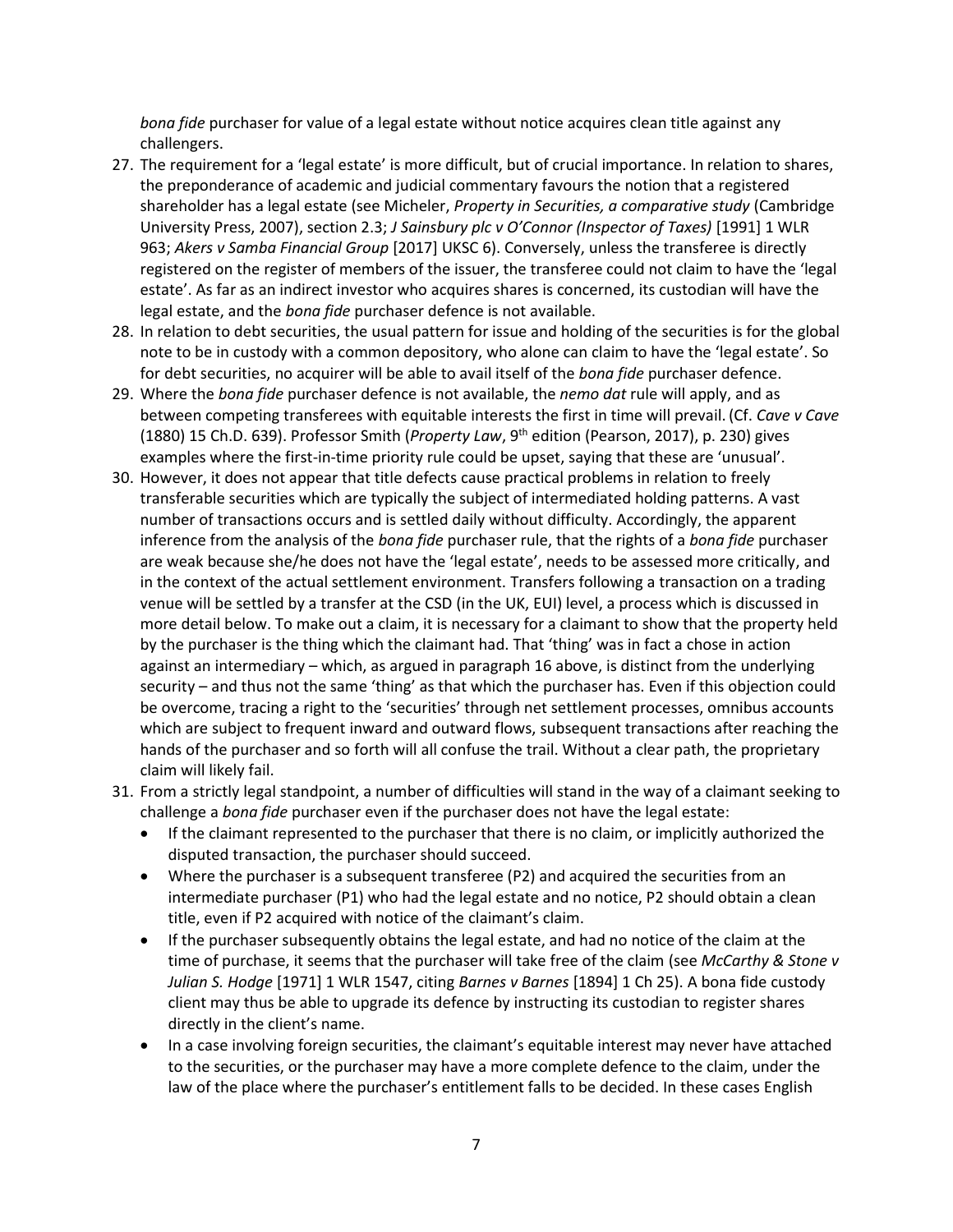law may still purport to have reach, but it will be in exercise of *in personam* jurisdiction, and the purchaser may not be subject to the jurisdiction of an English court.

32. On the other side of the debate, the position of a bona fide purchaser even with the legal estate may be at risk, because the concept of 'notice' under English law is somewhat slippery. The doctrine of constructive notice treats facts which would have come to the purchaser's knowledge 'if such inquiries … had been made as ought reasonably to have been made' as ones of which the purchaser has notice even though the purchaser had no actual knowledge (see section 199, Law of Property Act 1925). Thus questions of market practice, which will be a determinant of what ought reasonably to be done, are entwined in the legal analysis.

#### **Transfers of equitable interests (CfE paras 2.77-2.80)**

- 33. A preliminary comment to be made in relation to transfers of securities is that a transfer in an intermediated environment will rarely, if ever, constitute an 'assignment'. A transfer out of custody would not involve an 'assignment' by an indirect investor: the beneficial interest held at the custodian is not being transferred, so there is no assignment of the item of property enjoyed by the transferor-investor. Rather, an outright transfer process is one of direction to the trustee for a disposition of the property held on trust. Thus, various legal formalities which could apply to 'assignments' will not be relevant to transfers of intermediated securities.
- 34. Notwithstanding that comment, a transfer of an interest in securities from a custody account will constitute a 'disposition of an equitable interest' in property. Section 53(1)(c) of the Law of Property Act 1925 states that 'a disposition of an equitable interest … must be in writing signed by the person disposing of the same …'. Because transactions which do not comply with the section are void, it has given many headaches to academic lawyers considering the problem (Cf. Macfarlane and Stevens, *Interests in securities – Practical Problems and Conceptual Solutions*, chapter 2 in Gullifer and Payne, eds., *Intermediated securities: legal problems and practical issues* (Hart Publishing, 2010)).
- 35. However, modern law is tolerant when it comes to what constitutes writing and signature. A custodian's or broker's electronic communications methodology for transmission of instructions would usually comply with the statutory requirements for 'writing' and 'signature' (see Law Society Practice Note, *Execution of a document using an electronic signature*, 21 July 2016). It may be that section 53(1)(c) is more of a bugbear than an actual problem.
- 36. As observed in para 2.78 of the Call for Evidence, for transfers via CREST, section 785 of the Companies Act 2006 disapplies the need for a written instrument to a transfer of an equitable interest in securities. While it is technically possible for a share transfer to settle across the books of an upper-tier intermediary without going through CREST, whether that happens depends on the operational arrangements for generating settlement instructions. Transactions emanating from organised trading venues may result in automatically generated settlement instructions directed to CREST; in such cases active intervention by the settlement agent (custodian) would be needed to divert the settlement away from CREST so that it can occur on the intermediary's books. The extent to which lower-tier settlement occurs will become more evident with the introduction of reporting obligations on 'internalised settlement' under article 9 of the CSD Regulation (see also regulation 2(2)(za) of the Central Securities Depositories Regulations 2014).
- 37. Other solutions which may assist in combating section 53(1)(c) in residual cases are: for financial collateral arrangements, section 53(1)(c) is expressly disapplied; and more generally, there is a slim possibility that the concept of 'disposition' does not apply to an indirect interest in shares (cf. *Akers v Samba Financial Group* [2017] UKSC 6 in interpreting section 127 of the Insolvency Act 1986).

#### **Technological developments, Dematerialisation, Devolution, Other Jurisdictions**

38. No comments are offered on these parts of the Call for Evidence.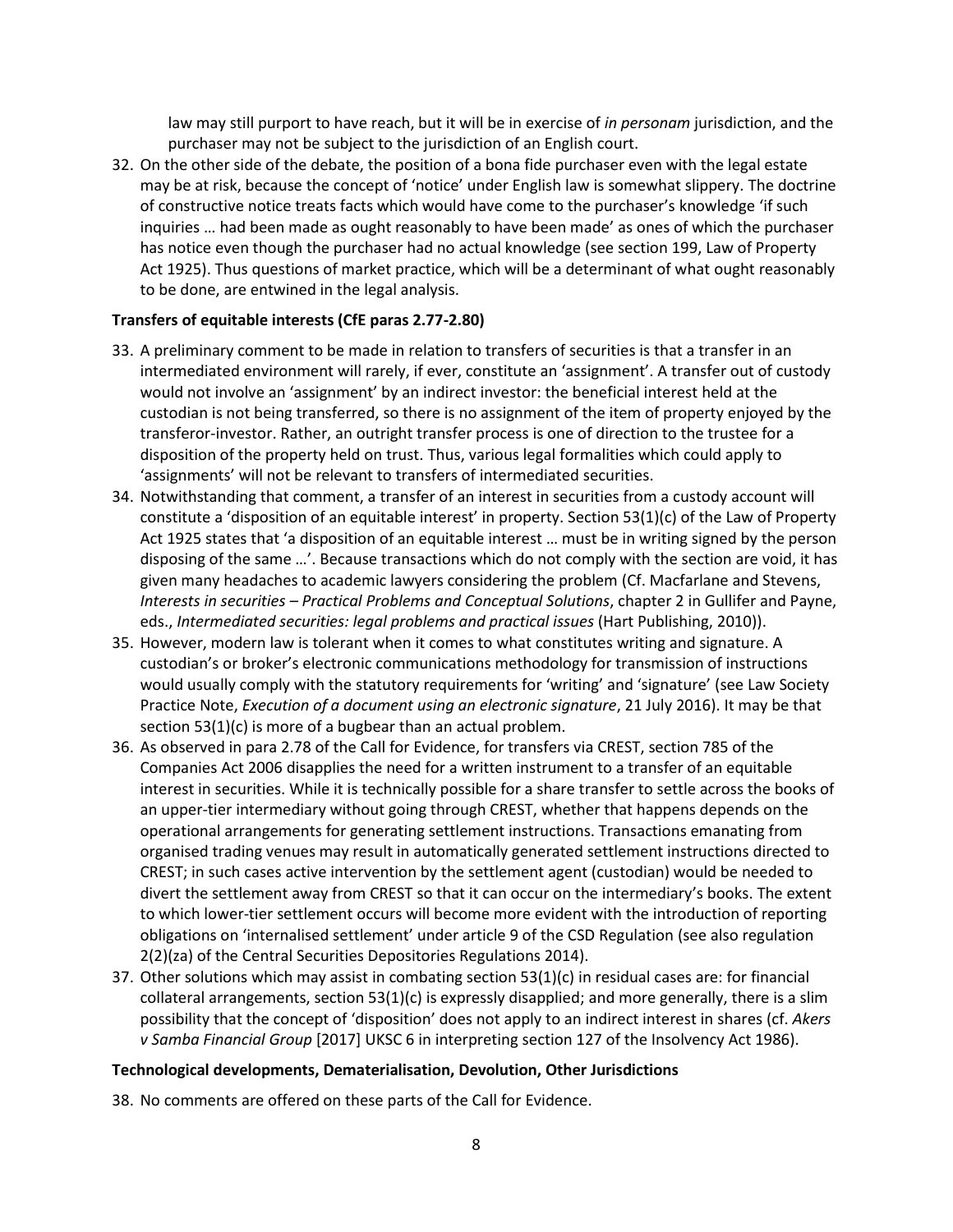#### **Other issues – Geneva Securities Convention**

- 39. Paragraphs 2.108-2.110 of the Call for Evidence invite submission of additional issues for consideration. For a long time the agenda for law reform in relation to intermediated securities has been debated at international level, culminating in the Unidroit Convention on Substantive Rules for Intermediated Securities 2009 (the Geneva Securities Convention).
- 40. The Geneva Securities Convention would constitute book entries on the books of an intermediary as definitive records of title. English law does not accord any legal *in rem* status to the credit entries to a custody account, yet the difficulties and potential difficulties with English law identified in the Call for Evidence would not obviously be solved by adopting the Geneva Securities Convention rule.
- 41. In English law, even without the Geneva Securities Convention rule, the account and book-entries are nevertheless of considerable importance, while avoiding some of the anomalies of the Convention:
	- The account has evidential importance. In any case where there is a dispute about the custodian's activity, or the size of the investor's holding, or there is a shortfall, the entries on the account will carry very substantial weight. If the custodian fails, and there is a question whether a particular asset is beneficially owned by the custodian for itself, or held on trust for clients, the books and records of the custodian will ordinarily be decisive (for an example, see Lehman Brothers/Pricewaterhouse Coopers statement at [https://www.pwc.co.uk/services/business](https://www.pwc.co.uk/services/business-recovery/administrations/lehman/lehman-faqs-trust-property-client-assets.html)[recovery/administrations/lehman/lehman-faqs-trust-property-client-assets.html\)](https://www.pwc.co.uk/services/business-recovery/administrations/lehman/lehman-faqs-trust-property-client-assets.html).
	- Book entries need to be treated with care: not all entries are equal, and not all entries are records of ownership, even in securities accounts. For example, custodians who have properly lent out their clients' securities, or taken security interests in collateral held elsewhere will need to keep records of those matters; these ought not to be treated as 'credit entries' indicating ownership entitlements.
	- An advantage of the English law approach is that it is not legally necessary for an investor to establish that there is an account entry in its favour in order to enjoy the rights attached to the securities. Conversely, even an entry which is intended to reflect an ownership entitlement ought not to be regarded as definitive. For example, as previously discussed, reconciliation errors may occur, settlements may fail, automatic debit at the higher tier (as happens with exchange-traded transaction settlement) may lead to timing mismatch as book entries at one tier do not keep pace in real time with entries at another.
	- In the event of error in the account, it is not possible for the entries on the account to constitute the 'creation' of securities if the custodian does not itself actually hold such securities either at EUI or via another intermediary. Correction of an error is an administrative matter with no status *in rem* (as opposed to evidential consequences which may be important if there is a dispute or a shortfall).
- 42. The following supplementary remarks about the Geneva Securities Convention might be added:
	- Articles 11 and 12 (Acquisition and disposition methods). A 'control agreement', even in the context of the Financial Collateral Arrangements (No.2) Regulations 2003, is probably insufficient to give rise to an effective collateral arrangement in English law (see *Re Lehman Brothers International Europe (in administration)* [2012] EWHC 2997 (Ch)). There may be merit in revisiting certain areas of difficulty in the application of the Financial Collateral Directive, which is troublesome in the UK as it is across EU Member States – see EPTF Barrier 8.
	- Articles 18-20 (Acquisition and priority of claims). The Convention does not explain satisfactorily how the problem of securities creation would be addressed if a bona fide acquirer has obtained inviolable title under article 18 while a bona fide prior owner retains title by reference to a